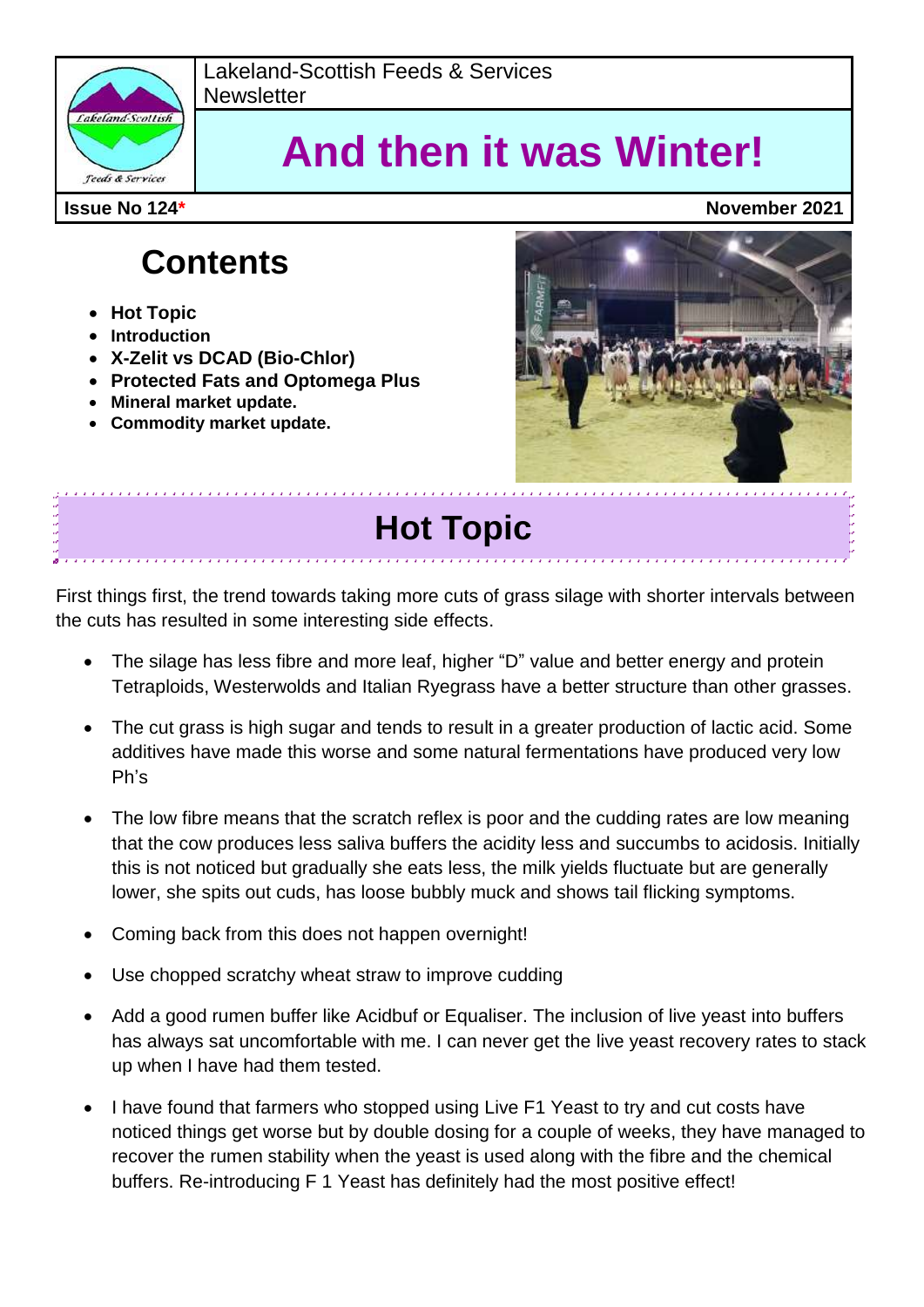## **Introduction**

The little photograph on the front of this newsletter was taken at the South West Scotland Dairy Show at the Castle Douglas Auction market on the evening of October 27<sup>th</sup>. It was great to see such an event happening in Scotland after so long. The standard of cow was amazing and featured some of the best animals in the country! We are proud to be a sponsor for this event and would like to congratulate all of the winners.

**"Book well ahead"** is still the key message. Its something that has caught me out a couple of times recently and I keep checking our lists but if you wouldn't mind checking your stocks, it will help us to replace products before they run out. Lead times are now up to 3 months for some products due to the usual end of year festive holidays on top of everything else!

This situation is not being helped by the random decisions being taken at the main haulage hubs. Sometimes goods can be held up by as much as a week after they have been despatched by the manufacturers whilst they stretch their available driver workforce to try and cope! This is also not helped by the complete lack of communication when it comes to delays!

In fact, I think that by the end of this winter my hair will have prematurely completed its transition from dark brown to grey!

#### **We are now taking orders for Christmas and New Year stocks. It's a good Idea to book forward at least up to the end of January 2022!**

Of course, everyone is now more than aware of rising costs. The obvious one is fuel but animal feed has not been immune and certain products are now looking a bit questionable for example: Monopropylene glycol which has now more than doubled in price, and feed grade urea which is on a day-by-day quote! (Alltech's Optigen now looks really attractive in comparison).

The inevitable result of this is diet juggling and longer cash flows. The latter of which is beginning to concern us in our own business. (Yes, that is a bit of a hint!). It has occurred to me that when we sell commodity products like Sugar Beet Pulp and Maize Meal, the margins are low and the bills are large so, without prompt payment we tie up large amounts of working capital and this could prevent us from conducting some of our business.

Also, have an offer on the table for a potentially very attractive price on bulk maize meal. If we take this on it will be sold on a 28-day payment schedule, which sounds harsh but will be a cost saving to most farmers. We have also decided to request the same terms on other commodity products unless we agree a package.

Vilofoss have just published detail of a large-scale trial looking at the comparison between X-Zelit and the BioChlor DCAD approach to anti Milk Fever strategy for close-up and fresh calved cows during transition. The results are emphatic and we have reproduced an unabridged copy of the press release.

Vilofoss have also been instrumental in promoting the use of a great dispenser for their Stalosan cubicle lining powders (with and without disinfectants). Many farmers are familiar with Stalosan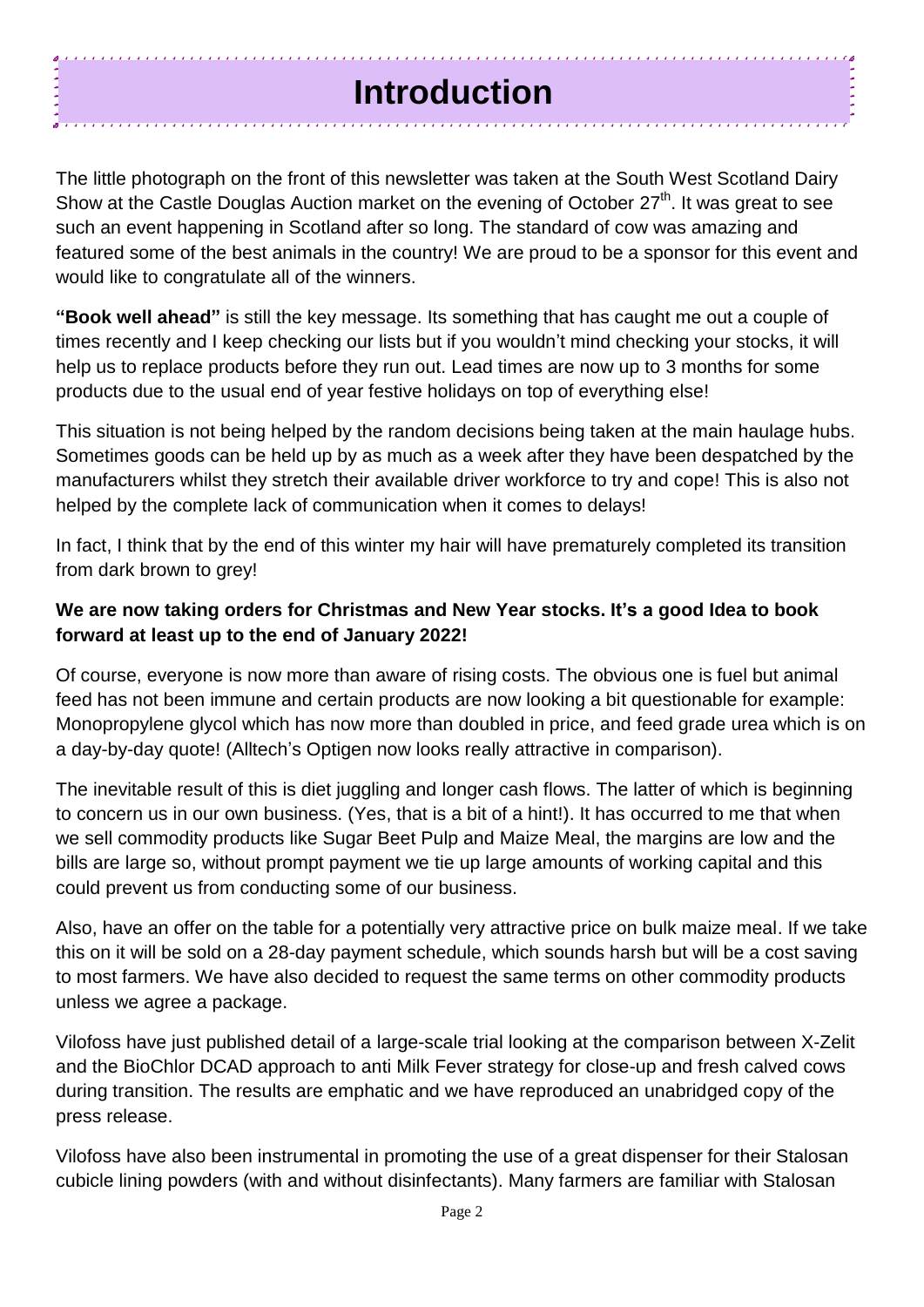and have opted for other solutions but we think its worth another look since the current versions are extremely effective.

October the 4<sup>th</sup> was a bit of a red-letter day for the ruminant feed industry. Professor Bill Weiss from OHIO State University was hosted by Trouw nutrition in a webinar to summarise the changes recommended by the NRC study group to the recommendation for feeding minerals and vitamins to ruminants. The changes were significant!

Optomega Plus is definitely worth another look, there is no doubt that the multiple benefits to cow health, production and fertility make this one of the most cost-effective investments even now when the profitability challenges are being tested more than ever. **This product may also help to offset the cost of protected fats** with a more direct improvement to fertility and immunity as an extra benefit!

# **• X-Zelit vs DCAD (Bio-Chlor)**

#### 4. October 2021

Comparison of a Negative DCAD and X-Zelit Prefresh Strategy

#### **OVERVIEW**

A recent field trial was conducted by Kansas State University on a 5000-cow commercial dairy herd comparing a negative DCAD and a X-Zelit prepartum feeding strategy in a side-by-side study. Second lactation and older cows (n=1,102) were randomly assigned to be supplemented with either BioChlor (DCAD -106 meq/kg) or X-Zelit (500 grams per head daily) in the 21-day prepartum period. In a subgroup of cows (n=30 per treatment), blood samples were collected at 0, 48 and 72 hours relative to calving to determine calcium, phosphorus, and magnesium status.

Both treatment diets contained the same prefresh ingredients except for the inclusion of either BioChlor or X-Zelit and there was a difference in dietary calcium concentration (2.53%: DCAD versus .57%: X-Zelit). Cows in both treatments were similarly managed and KSU research staff were present daily to assist the farm crew in mixing the prefresh diets.

#### **RESULTS**

Blood calcium levels were significantly higher for the X-Zelit fed cows at both calving and 48 hours post-calving (Figure 1). Not only did the X-Zelit treatment have much higher blood calcium levels, but there was less variability for the X-Zelit cows compared to the negative DCAD cows. Higher and tighter blood calcium levels are critically important to maintain optimal health and production during the first 48-72 hours post-calving.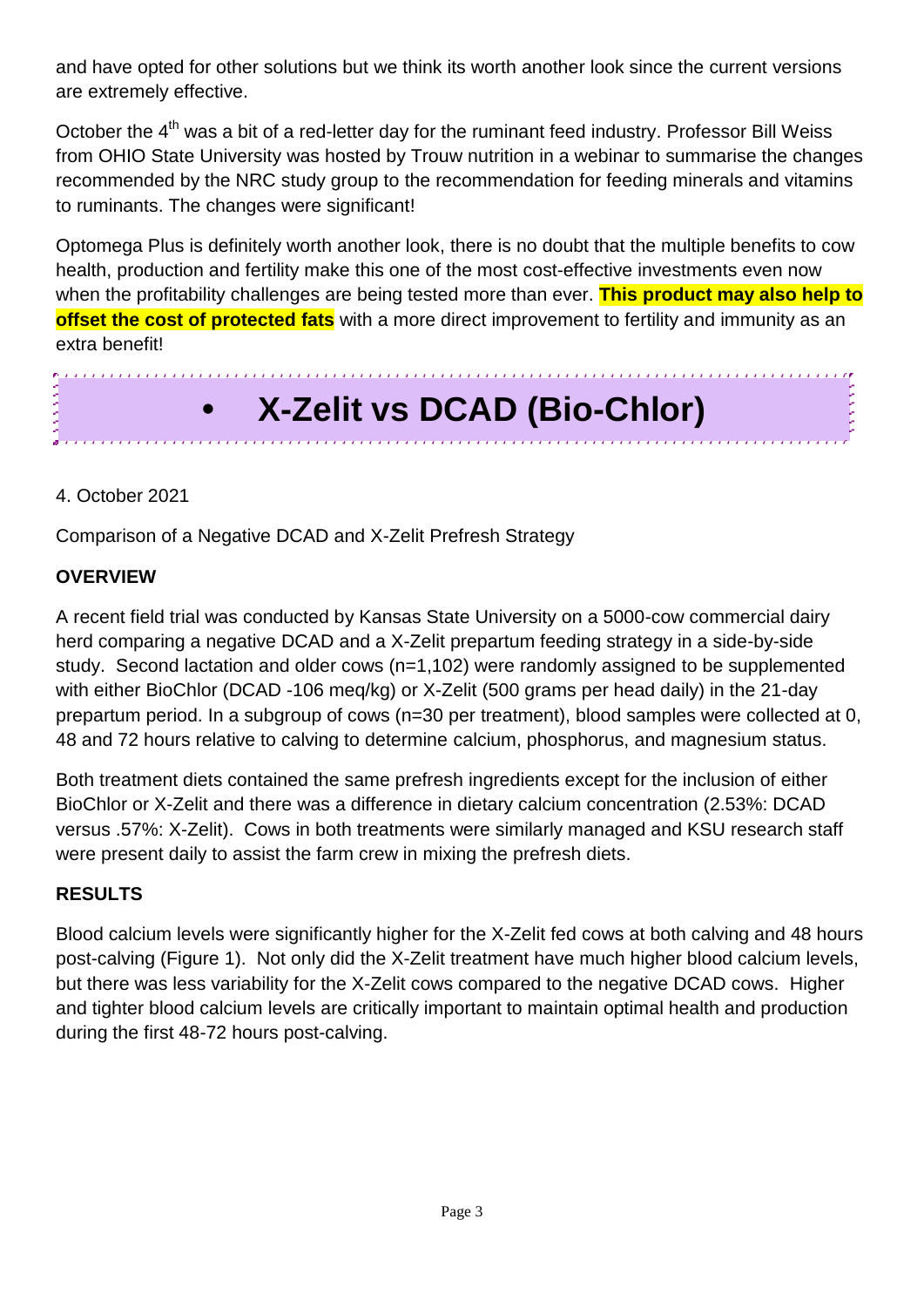Figure 1.



Both blood phosphorus and magnesium were lower at calving for the X-Zelit group (Figures 2 & 3). Even though the blood magnesium was lower, it was still within the normal range. However, at 48-72 hours, both the blood phosphorus and magnesium levels were equal and/or higher in the X-Zelit cows compared to the negative DCAD cows.







#### **IMPLICATIONS**

This field trial data strongly agrees with the Cornell research trial (Kerwin et al., 2019) showing significantly higher blood calcium levels through the first 48-72 hours post-calving. The postpartum blood phosphorus and magnesium levels were also similar between this field study and the Kerwin data. In addition, chronic subclinical hypocalcaemia (cSCH) cows are defined as cows that remain below the optimal blood calcium (8.5 mg/dl) level for the first 72 hours post-calving. There continues to more evidence emerging that cSCH cows are very high risk for reproductive failure, lower milk production and removal from the herd. The X-Zelit strategy provides the best opportunity for minimizing chronic subclinical hypocalcaemia at the farm level.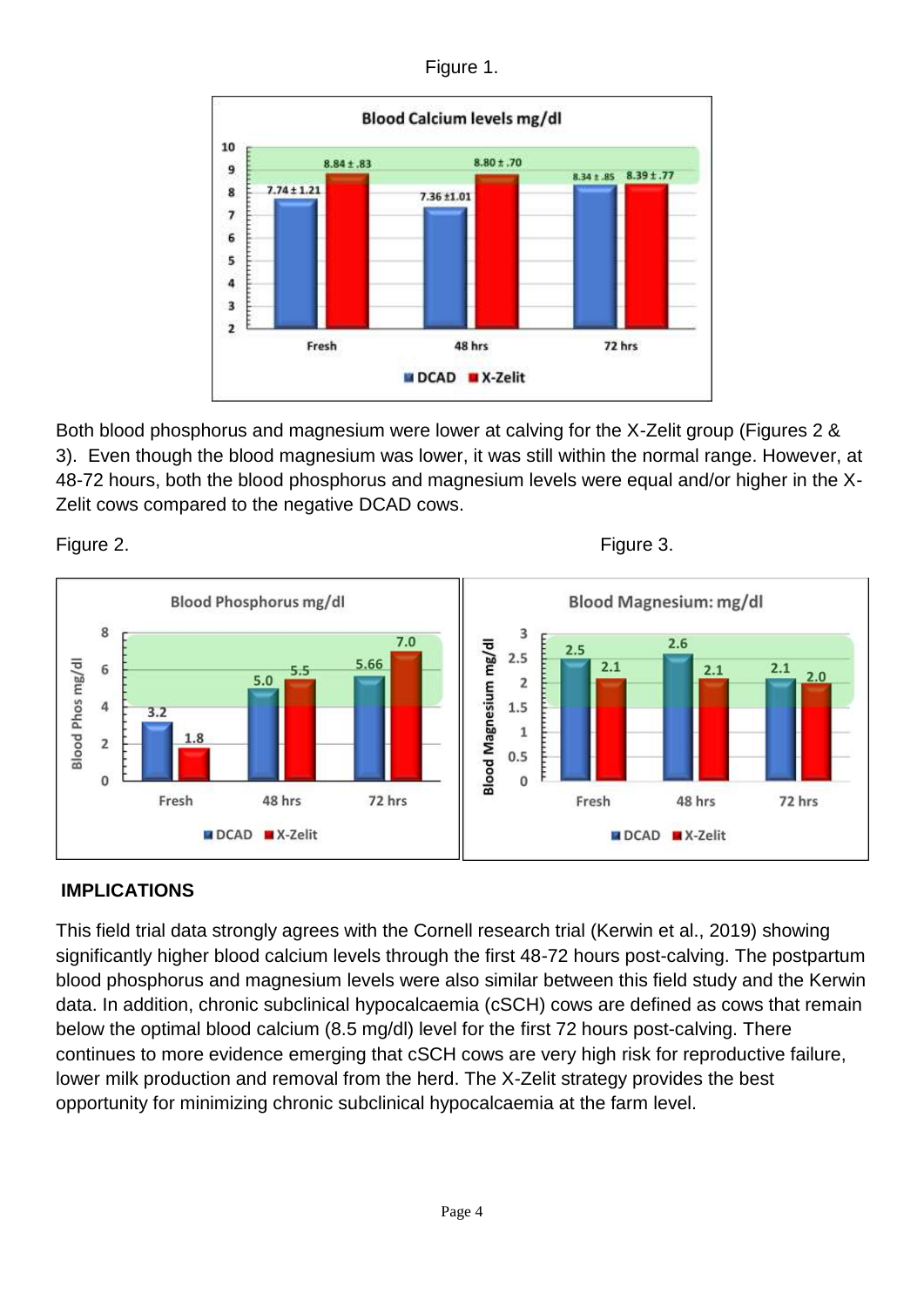#### **BOTTOM LINE**

Achieving transition cow success is challenging for both the cows and the producers. A seamless transition into lactation is essential to maintain health and achieve expected production and financial goals. In contrast to the negative DCAD approach, the X-Zelit strategy allows producers to achieve optimal fresh cow blood calcium status with the convenience of feeding more homegrown forages instead of sourcing low potassium forages and routinely monitoring urine pH. Furthermore, higher blood calcium levels will reduce the need for supplemental calcium boluses, minimizing fresh cow touches. Overall, the X-Zelit strategy will simplify the implementation and management of your pre-fresh feeding program while achieving transition success.

#### **ROD MARTIN, M.S., PAS**

#### **DAIRY NUTRITIONIST & BUSINESS DEVELOPMENT-USA**

#### **[rma@protekta.com](mailto:rma@protekta.com)**

At Lakeland-Scottish Feeds & Services we believe that this system is a very simple and straightforward technique for not only avoiding the effects of milk fever, but kickstarting the lactation in a more positive way. The new feeding recommendations for minerals to be published by the NRC in December will highlight the need for extra magnesium in ruminant diets and we have already adjusted our rationing software to include this change.

### **Protected Fats and Optomega Plus**

 $\color{red} \bullet \color{blue} \bullet \color{blue} \bullet \color{blue} \bullet \color{blue} \bullet \color{blue} \bullet \color{blue} \bullet \color{blue} \bullet \color{blue} \bullet \color{blue} \bullet \color{blue} \bullet \color{blue} \bullet \color{blue} \bullet \color{blue} \bullet \color{blue} \bullet \color{blue} \bullet \color{blue} \bullet \color{blue} \bullet \color{blue} \bullet \color{blue} \bullet \color{blue} \bullet \color{blue} \bullet \color{blue} \bullet \color{blue} \bullet \color{blue} \bullet \color{blue} \bullet \color{blue} \bullet \color{blue} \bullet \color{blue} \bullet \color{blue} \bullet \color{blue} \bullet \color{$ 

The rise in the cost of using protected fats will not have gone un-noticed by anyone. Even the sellers will admit that the current prices are prohibitive but for certain situations they are still a valid choice.

For example: If half a kilo of Megalac costs say £0.50p The 15 megajoules of energy should be worth about 2.75 litres of milk. In practice it will be about 1.5 litres of milk with some extra butterfat and a possible fertility dividend. So, its about break even on today's milk prices. For the record I have never been that keen on using calcium soaps like Megalac or any of the other brands because there is good evidence to show that they are not as digestible as some of the refined fats and they may reduce intakes.

#### **So' what if we could get some extra energy from the base diet with or without using protected fats?**

I first featured this article in February 2019 but it seems even more relevant at the moment.

Our interest in **Optomega Plus** continues to grow and there are indeed many positive effects of including essential fatty acids in the diet of moderate to high output animals. The obvious justification for doing this is simply in that word **ESSENTIAL**, for that is indeed what they appear to be.

The **improvement in membrane health** when using the two essential fatty acids occurs right through the whole body, so whilst **improved fertility effects** are the main headline, it is becoming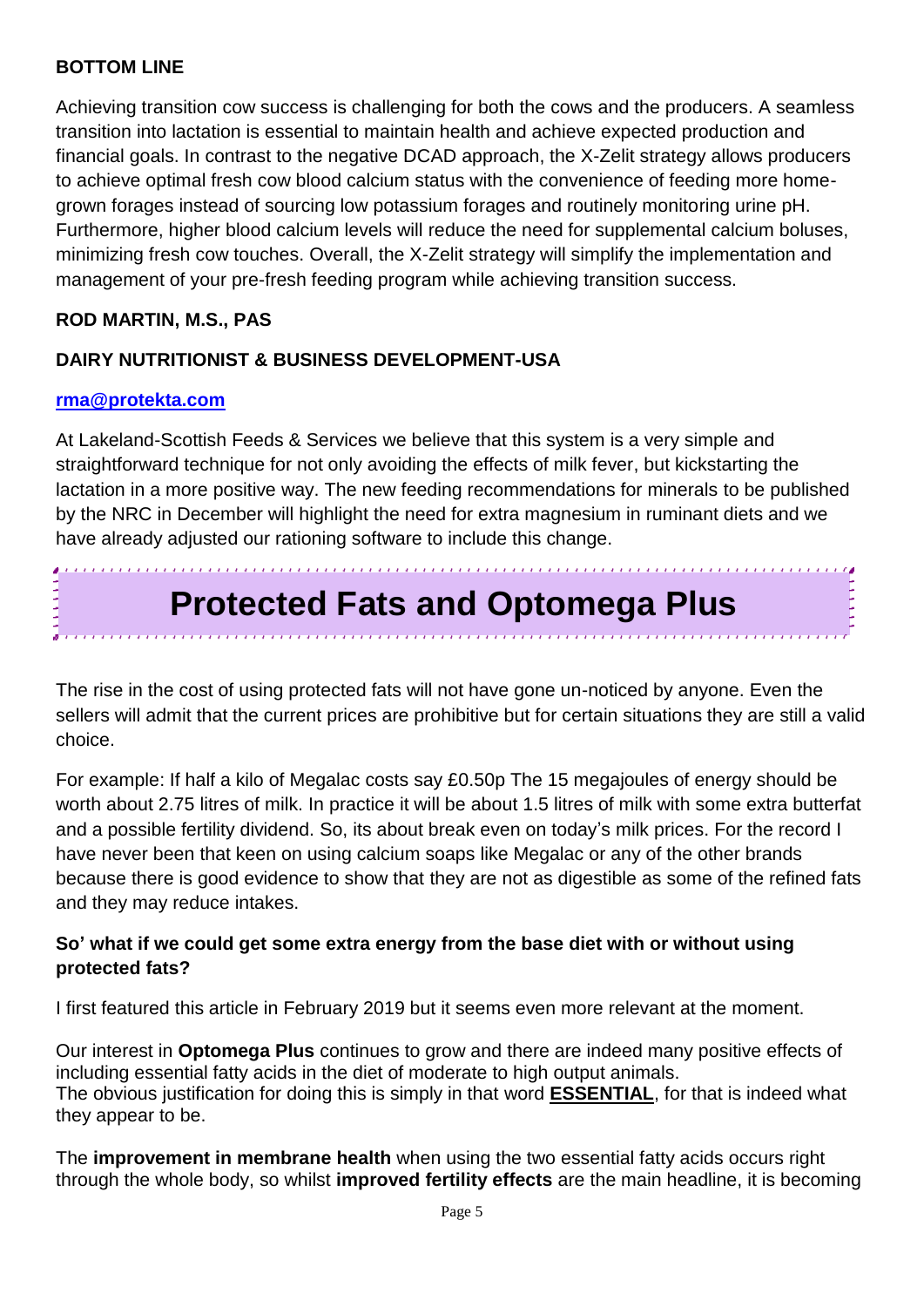very obvious that some of the other benefits are of great importance and the big one **of increased milk production** looks very probable when we consider our experience so far and the trial featured below:

#### **ENHANCED MAMMARY DEVELOPMENT IN DAIRY COWS USING OPTOMEGA SUMMARY**

Optomega is a high quality, concentrated EPA and DHA product produced from sustainable fish oils.

When included in dairy cow rations, Optomega Plus can positively alter mammary gland tissue development, allowing for greater milk yields to be achieved.

#### **BACKGROUND**

Milk production in dairy cows is affected by many factors, with the development of the mammary gland being a key component of this.

There are two main types of tissue in the mammary tissue – epithelial and stromal cells. The latter provide structure and nutrients, whilst the former produce the alveoli that secrete milk.

#### **TRIAL DESIGN**

A trial was carried out at the University of Tehran, Iran, to assess the efficacy of Optomega, a source of EPA and DHA, on dairy cow mammary gland development and milk production. 10 multiparous Holstein dairy cows were randomly allocated to one of the two treatments (palm oil or fish oil supplied as Optomega) beginning 42 days prior to expected calving date, until 63 days in milk. Milk fatty acids content was determined on days 7 and 63 of lactation as well as samples of mammary tissue taken by a biopsy gun. Milk yield was measured each day and milk quality was considered weekly.





#### *(A) (B)*

*Fig 1. Mammary tissue of dairy cows fed Optomega (A) or Palm oil (B) (From: Barfourooshi et al., 2018, Ann. Anim. Sci 18 (4):973)* 

#### **RESULTS**

Including Optomega in dairy rations in the place of palm oil:

Significantly increased milk yield from 6 weeks of lactation.

Elevated unsaturated fat and DHA content in the milk whilst reduced the n6:n3 ratio, providing consumer benefits.

Significantly increased the proportion of epithelial cells in the mammary tissue whilst lowering stromal number, which may help to improve milk production capacity in Optomega fed cows. Increased total alveoli number with improved consistency of size, suggesting a greater capacity to secrete milk.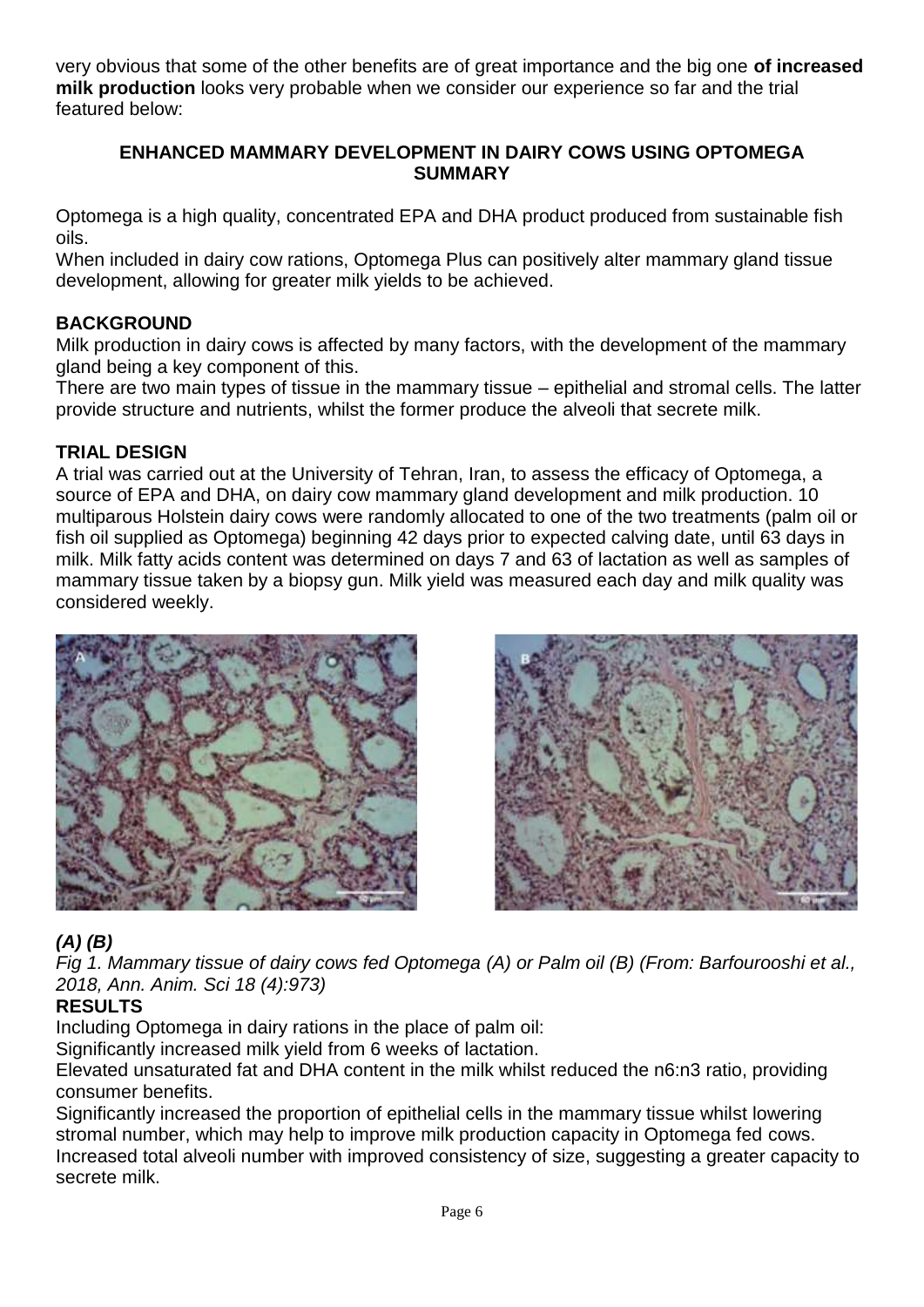Therefore, including Optomega in the diet of dairy cows both pre- and post-calving can help increase milk yield Trials are showing highly significant improvements in pregnancy rates.

# On Farm Evaluation - Scotland

### Spring/Summer 2018, SW Scotland

- From 9th March through 7th June
- Cows housed all year round
- Fed TMR
- RUFAL <3.0%DMI

Cows Fed 120g Optomega Plus

• Replacing 500g Megalac

Compared to cows inseminated in the previous 3 months

• 1st-4th services

Overall 6.6% improvement in conception rate

**• Over the 1st 4 services (37.5% vs. 30.9%)**

**21.5% increase in the relative risk of a cow becoming pregnant**

Replacing 500 grams of Megalac with 120 grams of Optomega (15 Megajoules for 3 plus 4 from TMR = 7) there was **no** drop in milk yield. This result supports better efficiency of milk production in the udder!

Anpario have just launched a version of Optomega Plus called Optomega Algae where the DHA is derived from sustainably cultured Algae. This version is also currently available on the same remarkable carrier as Optomega Plus.

## **Red Letter Day for Mineral & Vitamins**

Trouw Nutrition hosted a webinar by Professor Bill Weiss (University of Ohio) on October  $4^{\text{th}}$ . Bill summarised the new feeding recommendations for ruminants (Dairy Cows) which will be published at the end of this year. The key changes are highlighted in the charts below. The green arrows indicate an increase and the red arrow a decrease in the allowance. Most of these changes have already been included in the software we

use for our rationing models like Ultramix and Nutri-Opt. The research that has shown the changes needed



since the last update having already been adopted, but some of it is new and will be adopted in the reviews by the new year in most cases.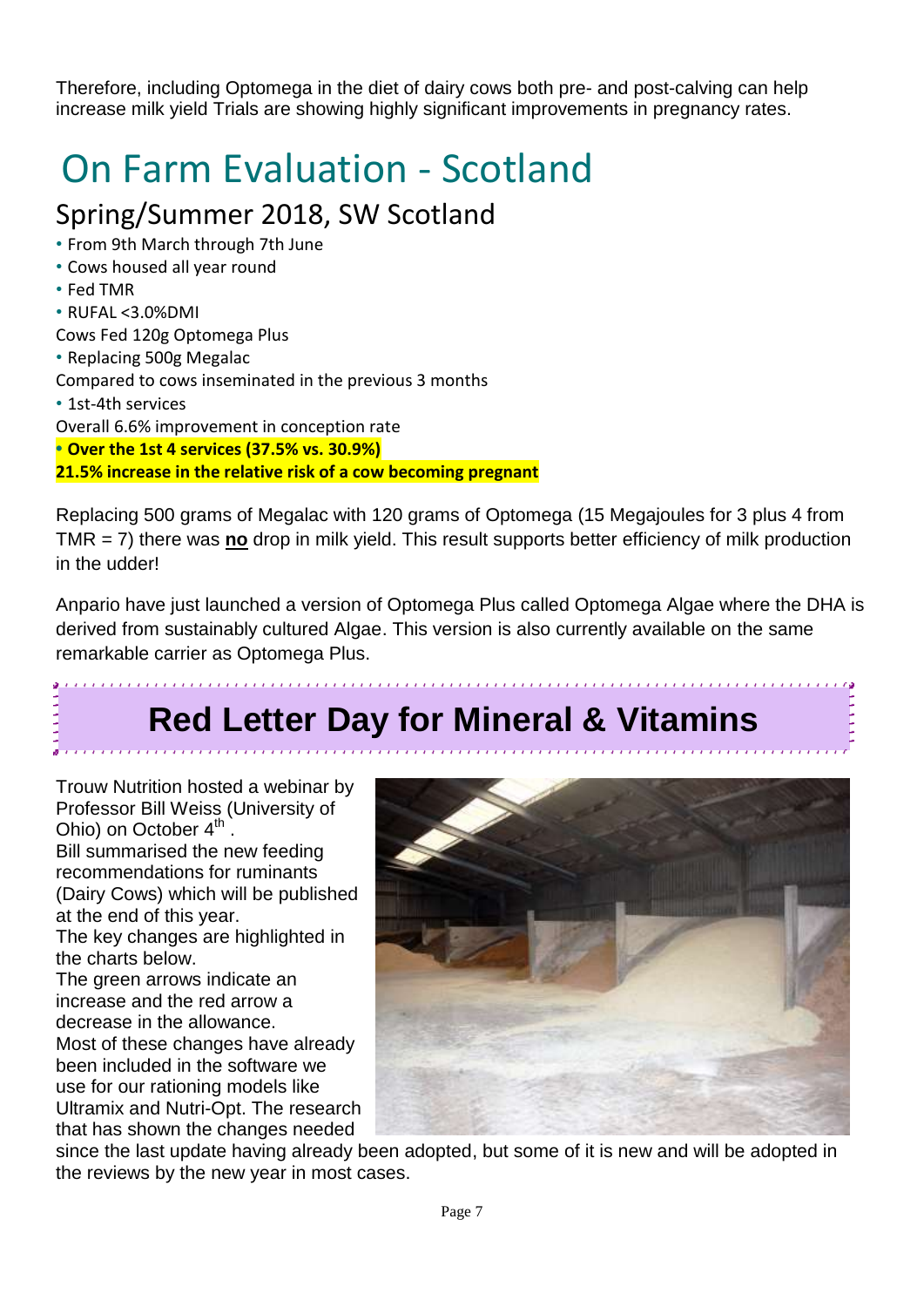### Summary: Macrominerals

|    | Heifer | Dry Cow | <b>Lactating Cow</b> |
|----|--------|---------|----------------------|
| Ca |        |         |                      |
| P  |        |         |                      |
| Mg |        |         |                      |
| K  |        |         |                      |
| Na |        |         |                      |
| C1 |        |         |                      |
| S  |        |         |                      |

This table shows that calcium levels should be increased for both Dry and lactating cows. The dry cow increase is no problem for far off cows but should be offset with extra DCAD by using calcium Chloride for close up cows or X-Zelit which will capture the calcium until it is needed.

The lactating cow has always tended to be fed too little calcium especially when grazing in the spring and autumn.

Magnesium is a bit of a revelation but the review has confirmed that we have often fed too little and this has not helped the durability of skeleton reserves.

|       | Heifer        | Dry Cow | <b>Lactating Cow</b> |
|-------|---------------|---------|----------------------|
| Co    |               |         |                      |
| Cu    |               |         |                      |
| Fe    |               |         |                      |
| Mn    |               |         |                      |
| Se    | $\mapsto$     |         | ⇔                    |
| Zn    |               |         |                      |
| Vit A | $\longmapsto$ |         |                      |
| Vit D | $\longmapsto$ |         |                      |
| Vit E |               |         |                      |

### Summary: TM and Vitamins

The changes to trace minerals and vitamins are pretty well what we expected but the increase in allowance for manganese is largely due to the fact that forage manganese is very much tied up and unavailable to the cow. When this is corrected (usually by using protected manganese mineral chelates) watch out for better bulling activity!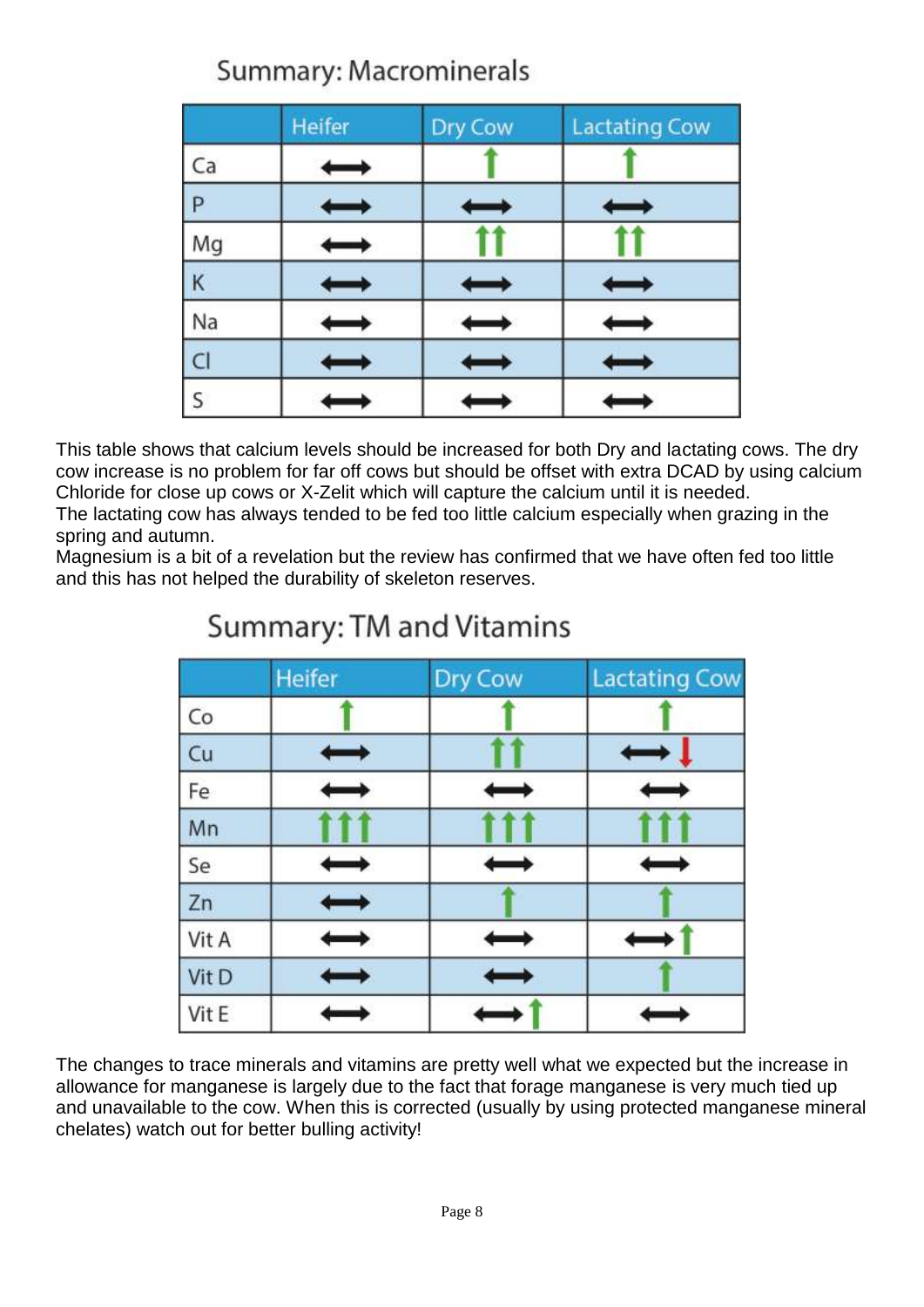### **Raw Material Markets**

The background commentary to the commodities markets hasn't really changed that much in the last few months. China has such a huge influence on availability and demand worldwide. So its not just about the commodities themselves, they also pay a premium for shipping which has fuelled the inflation of freight costs. Their buying power now makes it just about impossible to compete and the result is that low priority products are now in short supply because there is not enough (hence reasonably priced) shipping capacity to move them.

This lack of shipping is mainly due to the effects of COVID 19 worldwide, and the extra competition has fuelled the price increase. The cost of fuel has doubled since the start of the pandemic and when you put these two factors together you get the mess we are in just now. The pundits are predicting that as the vaccination program effectively increases the labour availability, we should start to see more ships become available to shift the products and prices should start to drop. Meanwhile, don't hold your breath!

Current Soya prices are hovering around £390 ex-port spot to £330 for Late November - Jan 22 and £329 for Feb - April 22. It was £386 and £375 ex-port a year ago!

Current Maize prices are also hovering around £275 ex-port spot to £250 November – April 22. It was £200 and £203 ex-port a year ago!

Current London Wheat Futures are around £214 ex store spot and £214.50 January 22

It was £187 and £186.60 ex store a year ago. Wheat futures have firmed considerably since June due to lower-than-expected harvest returns on the world markets although in the UK after some crop failure of winter wheat due to the wet autumn in 2020, we have generally seen a good harvest with spring cereals doing very well indeed.

|                                 | Price £   | <b>Drv Matter</b> | Cost per | Energy          | £ Cost per MJ     | Protein | <b>E</b> Cost per % CP | Average £ cost per |                 |
|---------------------------------|-----------|-------------------|----------|-----------------|-------------------|---------|------------------------|--------------------|-----------------|
|                                 | Per Tonne | 1%                | Tonne DM | Mi/Kg DM        | Per tonne D M     | l% DM   | <b>Per tonne D M</b>   | MJ & %CP /T DM     |                 |
| De Hulled (Hipro) Soya Ext Meal | 339       | 89                | 429.21   | 13.8            | 31.10             | 52.53   | 7.27                   |                    | 26.82 Late Nov  |
| Argentinian Soya Ext Meal       |           | 89                | 0.00     | 13 <sub>l</sub> | 0.001             | 42.4    | 0.00                   | 0.00               |                 |
| Lo Pro Soya Ext Meal            |           | 89                | 0.00     | 13 <sub>1</sub> | 0.00 <sub>l</sub> | 44      | 0.00                   | 0.00               |                 |
| Soypass                         | 540       | 90                | 627.78   | 13.6            | 46.16             | 48      | 11.77                  | 41.32              |                 |
| NovaPro                         | 349       | 88.5              | 372.88   | 13.1            | 28.91             | 34.83   | 9.47                   |                    | 29.14 delivered |
| Rapeseed Ext Meal               | 291       | 91                | 313.19   | 11.8            | 26.54             | 37      | 7.70                   | 25.21              |                 |
| Rapeseed Exp Meal               | 296       | 89                | 301.12   | 13.2            | 22.81             | 35.4    | 7.57                   | 23.14              |                 |
| Optigen                         | 2000      | 99                | 2020.20  | 36              | 18.52             | 275     | 7.35                   | 27.21              |                 |
| Dry Wheat Grains                | 300       | 90                | 333.33   | 14.5            | 22.99             | 34      | 9.80                   | 26.69              |                 |
| Dry Maize Grains                |           | 90                | 0.00     | 15 <sub>l</sub> | 0.00              | 28      | 0.00                   | 0.00               |                 |

**Current Crude Protein Cost Comparisons of some Protein Sources Ex Port** 

Excludes @ £20 for delivered on farm prices give or take! Prices on 1st November 2021

Good buys still includes Molasses, which looked fairly pricey until everything else caught up and overtook it.

**Molasses** is both sustainable and reliable when compared to most other liquid feeds. In our view there is no better way of encouraging intakes of buffer feeds than to add some molasses. Molasses will also improve the fermentation of the rest of the feedstuffs in the rumen by aiding the growth of cellulolytic and proteolytic bacteria.